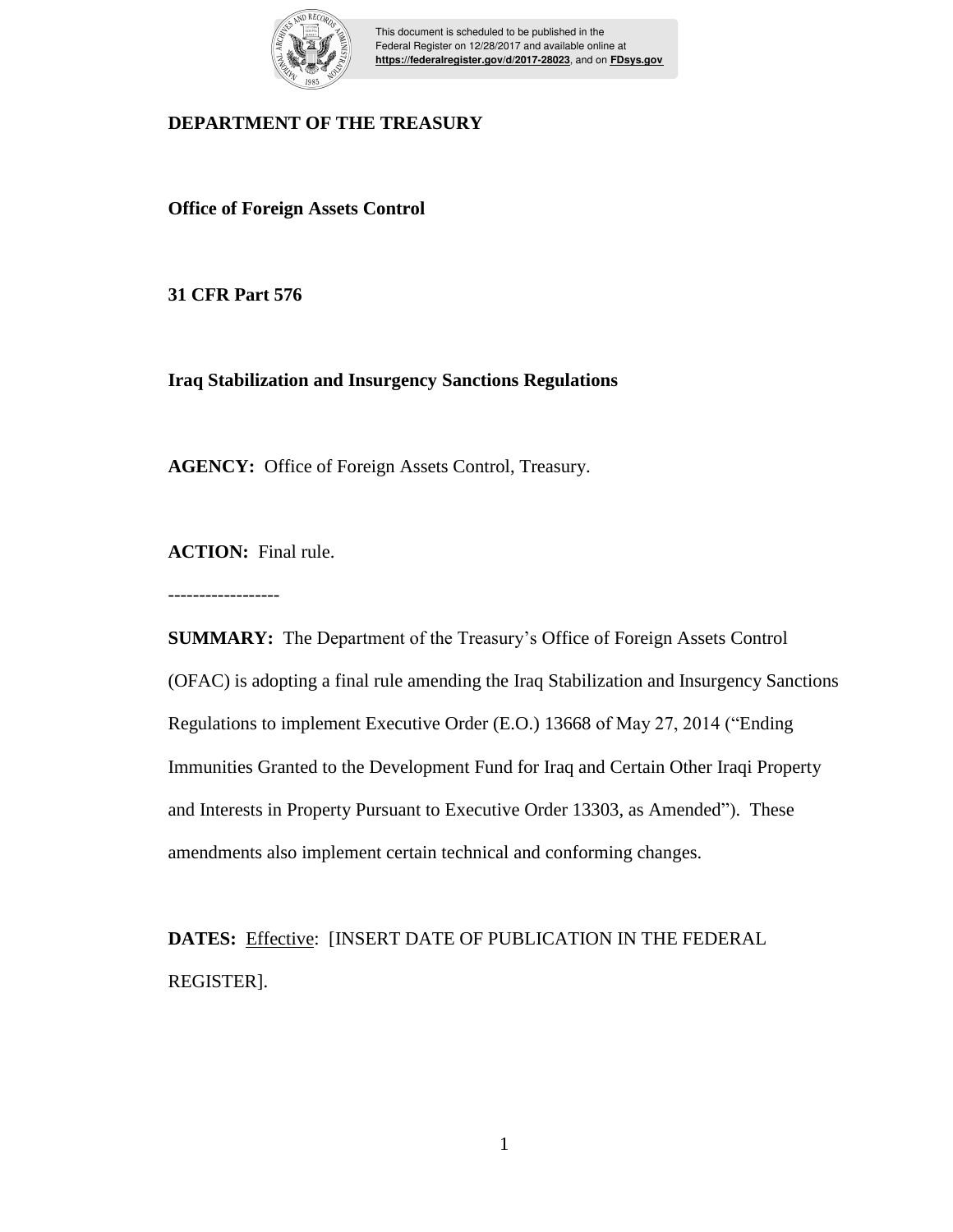**FOR FURTHER INFORMATION CONTACT:** The Department of the Treasury's Office of Foreign Assets Control: Assistant Director for Licensing, tel.: 202-622-2480, Assistant Director for Regulatory Affairs, tel.: 202-622-4855, Assistant Director for Sanctions Compliance & Evaluation, tel.: 202-622-2490; or the Department of the Treasury's Office of the Chief Counsel (Foreign Assets Control), Office of the General Counsel, tel.: 202-622-2410.

### **SUPPLEMENTARY INFORMATION:**

### **Electronic Availability**

This document and additional information concerning OFAC are available from OFAC's website (www.treasury.gov/ofac).

### **Background**

OFAC issued the Iraq Stabilization and Insurgency Sanctions Regulations, 31 CFR part 576 (the "Regulations"), on September 13, 2010 (see 75 FR 55463), as a final rule to implement E.O. 13303 (68 FR 31931, May 28, 2003) (E.O. 13303), E.O. 13315 (68 FR 52315, September 3, 2003), E.O. 13350 (69 FR 46055, July 30, 2004), E.O. 13364 (69 FR 70177, December 2, 2004) (E.O. 13364), and E.O. 13438 (72 FR 39719, July 19, 2007). OFAC has amended the Regulations on several occasions. Today,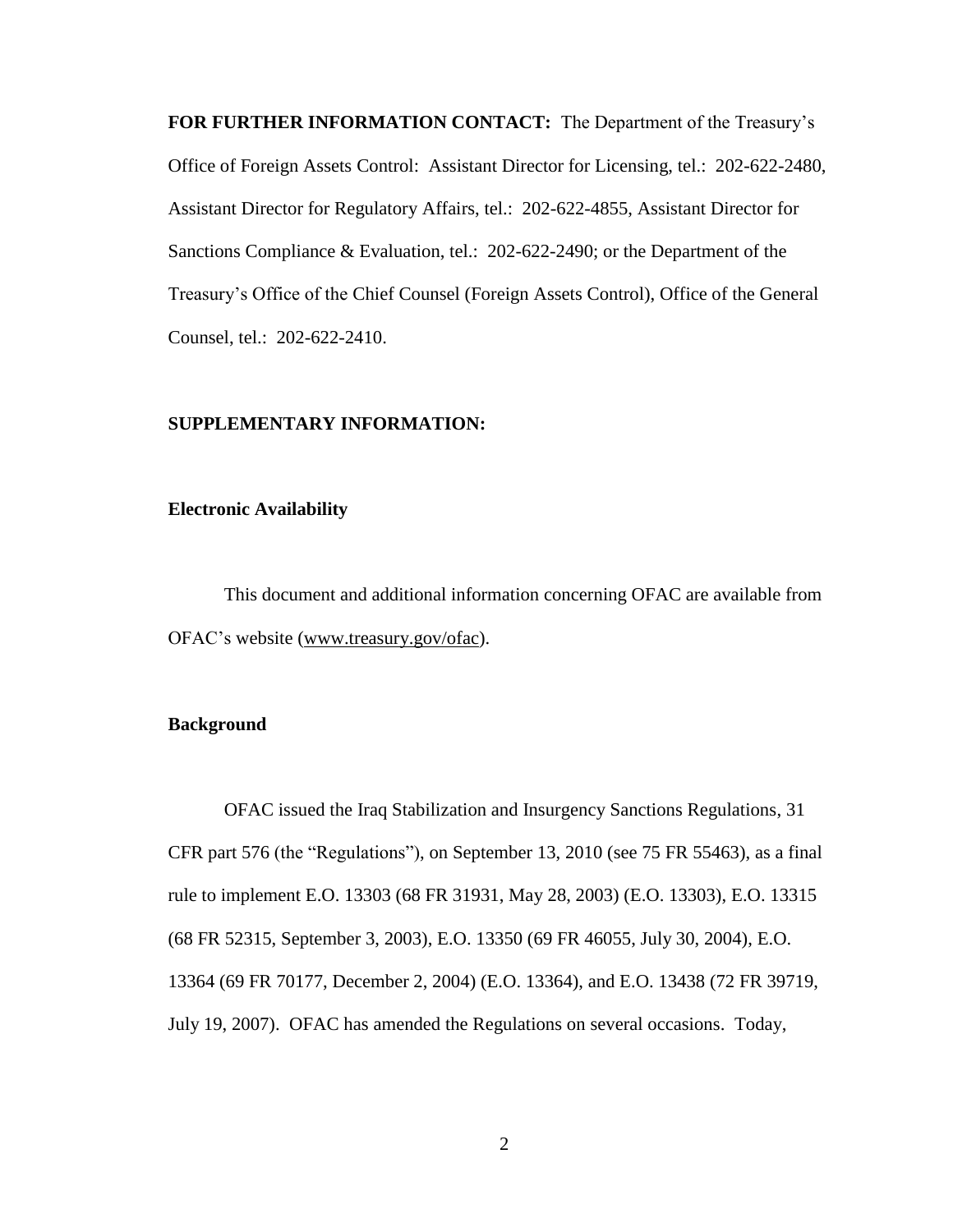OFAC is making amendments to the Regulations to implement E.O. 13668 (79 FR 31019, May 29, 2014) (E.O. 13668).

In support of the orderly reconstruction of Iraq, the restoration and maintenance of peace and security in Iraq, and the development of political, administrative, and economic institutions in Iraq, E.O. 13303, as amended by E.O. 13364, prohibited and deemed null and void, with certain limited exceptions, any attachment, judgment, decree, lien, execution, garnishment, or other judicial process with respect to: (i) the Development Fund for Iraq; (ii) all Iraqi petroleum and petroleum products, and interests therein, but only until title passes to the initial purchaser, and proceeds, obligations, or any financial instruments of any nature whatsoever arising from or related to the sale or marketing thereof, and interests therein, in which any foreign country or a national thereof has any interest, that are in the United States, that thereafter came within the United States, or that were or thereafter came within the possession or control of United States persons; and (iii) any accounts, assets, investments, or any other property of any kind owned by, belonging to, or held by the Central Bank of Iraq, or held, maintained, or otherwise controlled by any financial institution of any kind in the name of, on behalf of, or otherwise for the Central Bank of Iraq.

E.O. 13668 terminated the protections granted under amended E.O. 13303 in response to the changed circumstances in Iraq, including the Government of Iraq's progress in resolving and managing the risk associated with outstanding debts and claims arising from actions of the previous regime. Today, OFAC is amending the Regulations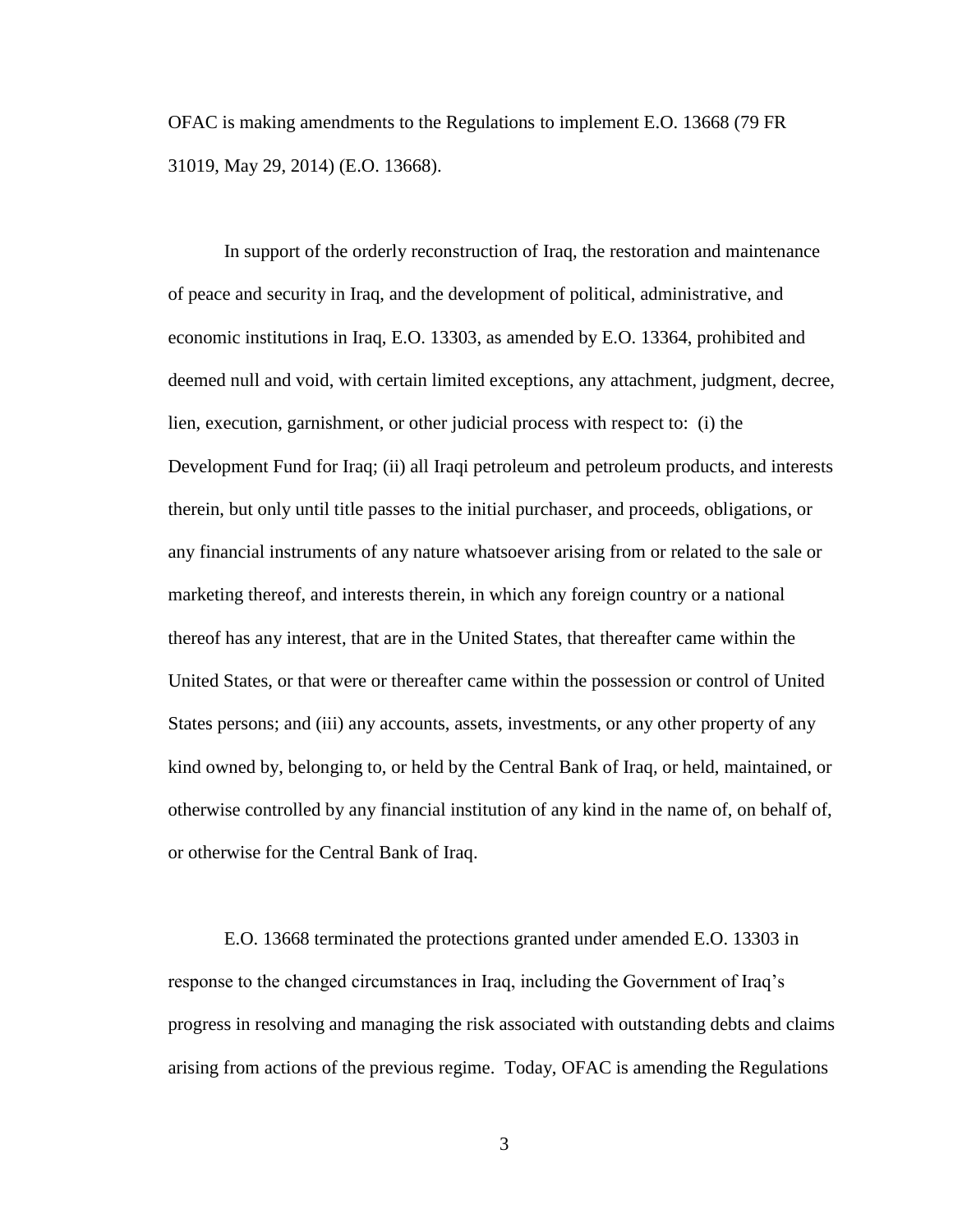to implement E.O. 13668 by removing the regulatory provisions that implemented the protections granted under amended E.O. 13303. These amendments also make certain technical and conforming changes.

### **Public Participation**

Because the amendment of the Regulations involves a foreign affairs function, the provisions of E.O. 12866 and the Administrative Procedure Act (5 U.S.C. 553) requiring notice of proposed rulemaking, opportunity for public participation, and delay in effective date, as well as the provisions of E.O. 13771, are inapplicable. Because no notice of proposed rulemaking is required for this rule, the Regulatory Flexibility Act (5 U.S.C. 601-612) does not apply.

#### **Paperwork Reduction Act**

The collections of information related to the Regulations are contained in 31 CFR part 501 (the "Reporting, Procedures, and Penalties Regulations"). Pursuant to the Paperwork Reduction Act of 1995 (44 U.S.C. 3507), those collections of information have been approved by the Office of Management and Budget under control number 1505-0164. An agency may not conduct or sponsor, and a person is not required to respond to, a collection of information unless the collection of information displays a valid control number.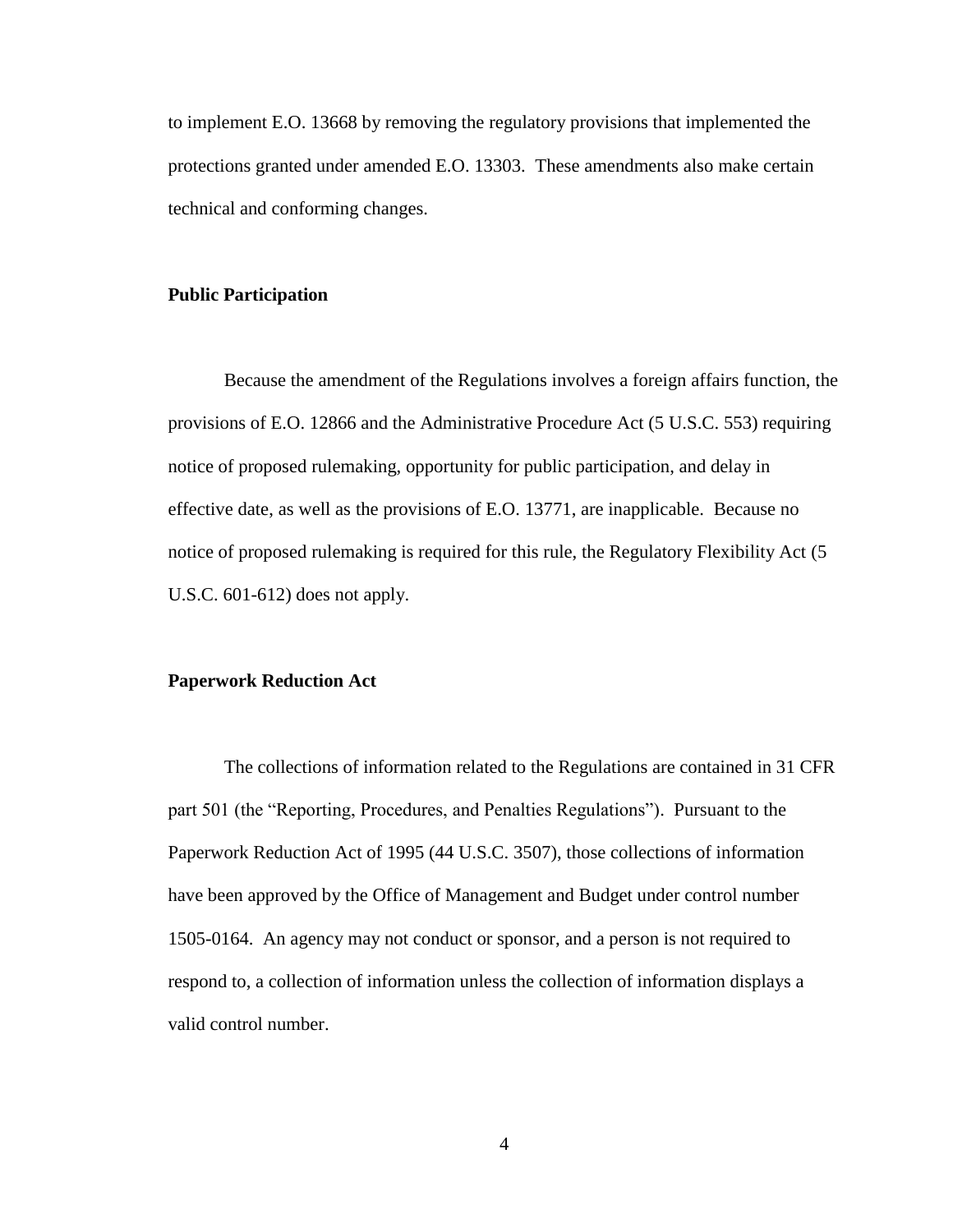### **List of Subjects in 31 CFR Part 576**

Administrative practice and procedure, Banks, banking, Foreign trade, Iraq, Petroleum, Sanctions.

For the reasons set forth in the preamble, the Department of the Treasury's Office of Foreign Assets Control amends 31 CFR part 576 as follows:

# **PART 576—IRAQ STABILIZATION AND INSURGENCY SANCTIONS REGULATIONS**

1. The authority citation for part 576 is revised to read as follows:

**Authority:** 3 U.S.C. 301; 22 U.S.C. 287c; 31 U.S.C. 321(b); 50 U.S.C. 1601- 1651, 1701-1706; Pub. L. 110-96, 121 Stat. 1011; E.O. 13303, 68 FR 31931, 3 CFR, 2003 Comp., p. 227; E.O. 13315, 68 FR 52315, 3 CFR, 2003 Comp., p. 252; E.O. 13350, 69 FR 46055, 3 CFR, 2004 Comp., p. 196; E.O. 13364, 69 FR 70177, 3 CFR, 2004 Comp., p. 236; E.O. 13438, 72 FR 39719, 3 CFR, 2007 Comp., p. 224; E.O. 13668, 79 FR 31019, 3 CFR, 2014 Comp., p. 248.

**Subpart B—Prohibitions**

**§ 576.206 [Removed]**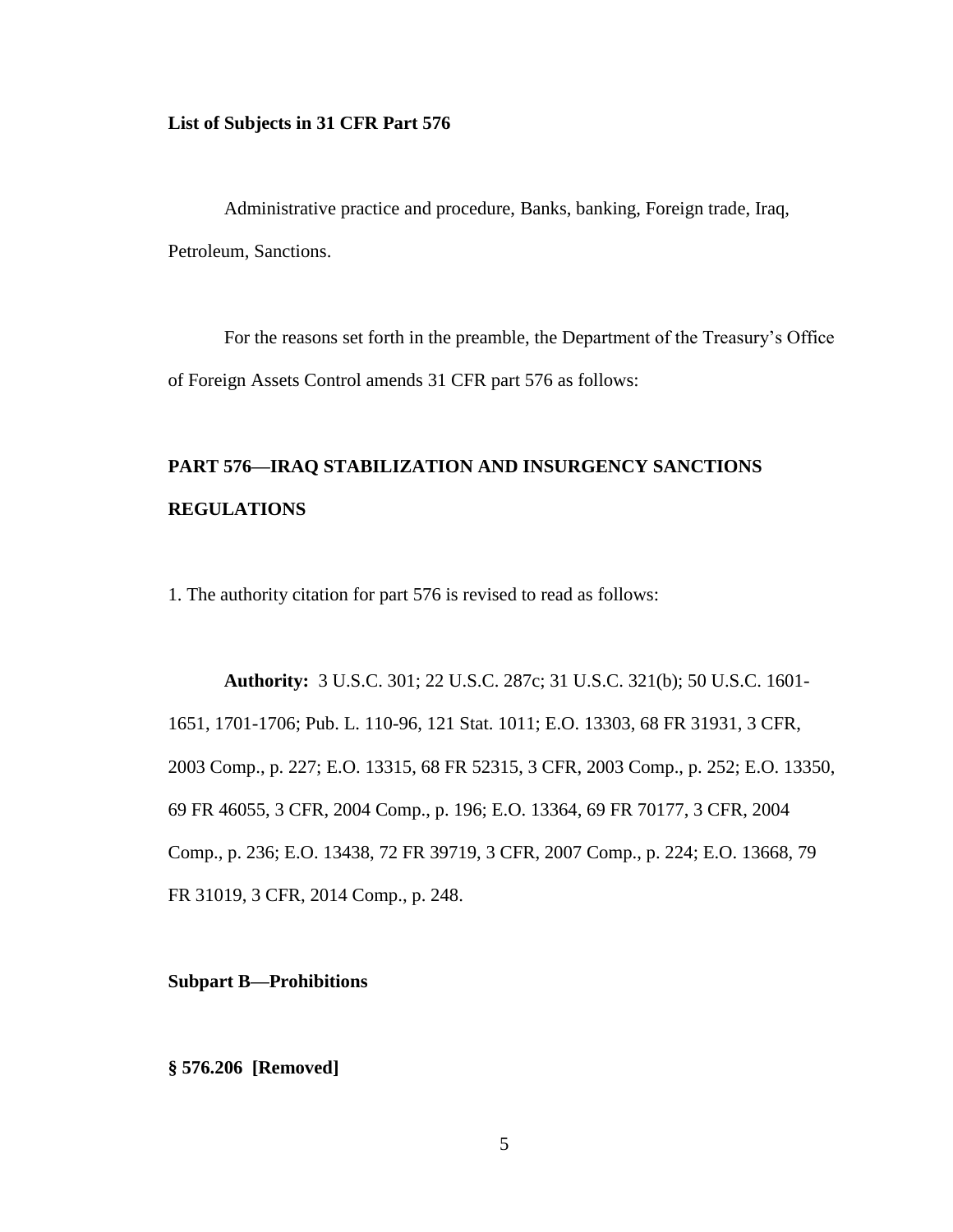2. Remove § 576.206 from subpart B.

### **Subpart C—General Definitions**

3. Amend § 576.303 by:

a. Revising paragraphs (a) and (c);

b. In paragraph (b), adding the word "and" after the semi-colon; and

c. Removing paragraphs (d) and (e).

The revisions read as follows:

### **§ 576.303 Effective date.**

\* \* \* \* \*

(a) With respect to a person whose property and interests in property are blocked pursuant to  $\S 576.201(a)(1)$ :

(1) 12:01 a.m. eastern daylight time, August 29, 2003, for those persons listed on the Annex to Executive Order 13315; and

(2) 12:01 a.m. eastern daylight time, July 30, 2004, for those persons added to the Annex to Executive Order 13315 by Executive Order 13350;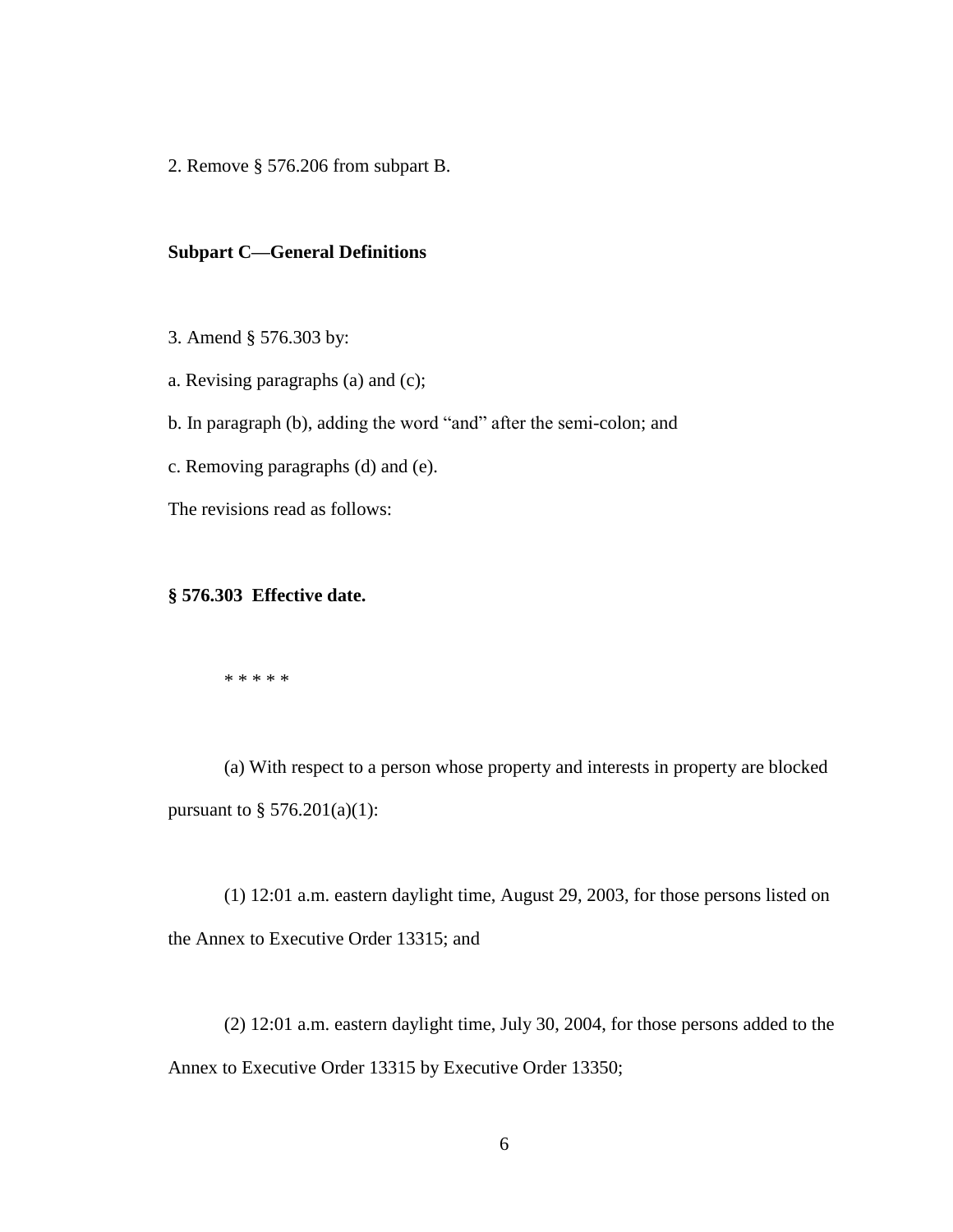\* \* \* \* \*

(c) With respect to the transactions prohibited by § 576.201(b) or § 576.208, 12:01 a.m. eastern daylight time, July 30, 2004.

# **§ 576.308 [Removed]**

4. Remove § 576.308 from Subpart C.

# **Subpart D—Interpretations**

## **§ 576.404 [Amended]**

5. In § 576.404, remove paragraph (c).